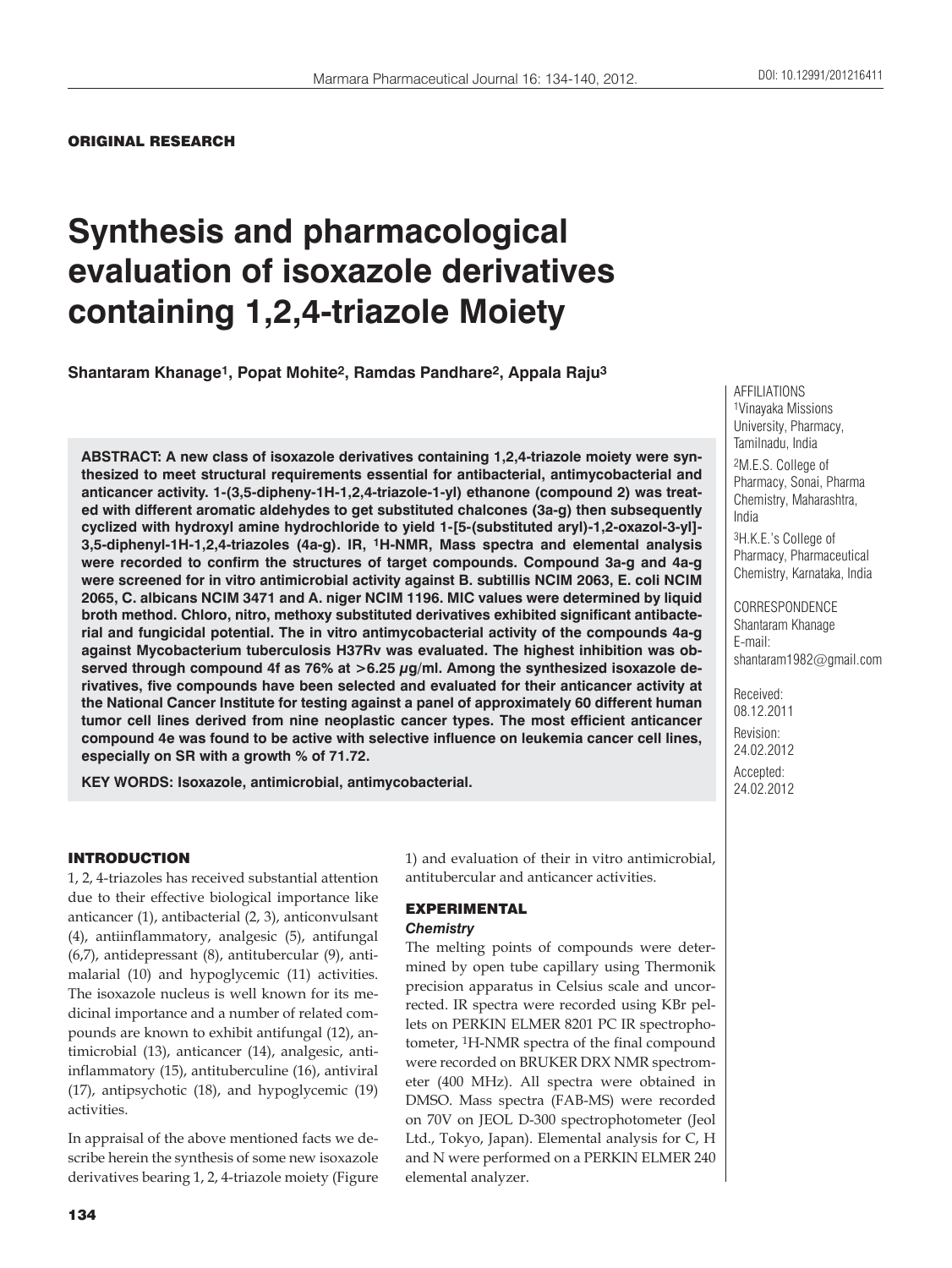|                |                              |                             |              |              |                  | <b>Elemental Analysis</b><br>(found) |                   |                                                                                      |
|----------------|------------------------------|-----------------------------|--------------|--------------|------------------|--------------------------------------|-------------------|--------------------------------------------------------------------------------------|
| Cmpd           | Ar                           | <b>Molecular</b><br>Formula | M.P.<br>(°C) | Yield<br>(%) | %C               | %H                                   | %N                | $IR(KBr)$ cm <sup>-1</sup>                                                           |
| 3a             | CI,                          | $C_{23}H_{16}CIN_3O$        | 96-98        | 85           | 71.59<br>(71.56) | 4.18<br>(4.22)                       | 10.89<br>(10.80)  | 2932,3080 (Ar-CH),1625(C=N),<br>$1664(C=O)$ ,783 (C-Cl)                              |
| 3b             | NO <sub>2</sub>              | $C_{23}H_{16}N_4O_3$        | 95-97        | 87           | 69.69<br>(69.74) | 4.07<br>(4.11)                       | 14.13<br>(14.12)  | 2941,3091(ArCH),1620(C=N),<br>$1660(C=O), 1553(C-NO2)$                               |
| 3 <sub>c</sub> | CH <sub>3</sub><br>.<br>-СН, | $C_{25}H_{22}N_{4}O$        | 103-105      | 74           | 76.12<br>(76.18) | 5.62<br>(5.59)                       | 14.20<br>(14.20)  | 2945,3023(Ar-CH),1619(C=N),<br>$1666(C=O)$ , 3152,3144(N-CH <sub>3</sub> )           |
| 3d             | 20CH <sub>3</sub>            | $C_{24}H_{19}N_3O_2$        | 94-96        | 79           | 75.57<br>(75.50) | 5.02<br>(4.99)                       | 11.02<br>(11.09)  | 2953,3089(Ar-CH),1617(C=N),<br>1662(C=O), 1156(O-CH <sub>3</sub> )                   |
| 3e             |                              | $C_{21}H_{15}N_3O_2$        | 90-92        | 82           | 73.89<br>(73.83) | 4.43<br>(4.47)                       | 12.31<br>(12.36)  | 2956,3075(Ar-CH),1618(C=N),<br>$1667(C=O)$ , $1221(C-O-C)$                           |
| 3f             |                              | $C_{23}H_{16}CIN_3O$        | 100-102      | 89           | 71.59<br>(71.55) | 4.18<br>(4.19)                       | 10.89<br>(10.86)  | 2944,3092(Ar-CH),1610(C=N),<br>$1657(C=O),773(C-CI)$                                 |
| 3g             |                              | $C_{23}H_{17}N_3O$          | 90-92        | 85           | 78.61<br>(78.66) | 4.88<br>(4.86)                       | 11.96<br>(11.93)  | 2942,3080(Ar-CH),1623(C=N), 1669(C=O)                                                |
| 4a             |                              | $C_{23}H_{15}CIN_4O$        | 122-124      | 74           | 69.26<br>(69.00) | 3.79<br>(3.13)                       | 14.05<br>(14.13)  | 3019,3132,3222(Ar-CH),<br>1697(C=Nstr), 1596(C=C), 789 (C-Cl)                        |
| 4b             | NO <sub>2</sub>              | $C_{23}H_{15}N_5O_3$        | 116-118      | 68           | 67.48 (67.44).   | 3.69<br>(3.69)                       | 17.11<br>(17.01)  | 3022,3041,3073,3176(Ar-CH),<br>$1665(C=N), 1552(C=C), 1556$<br>$(C-NO2)$             |
| 4c             | $K_{CH_2}^{CH_3}$            | $C_{25}H_{21}N_5O$          | 115-117      | 76           | 73.69 (73.60)    | 5.19(5.11)                           | 17.19<br>(17.79)  | 3009,3037,3069,3196(Ar-<br>CH), 1670(C=N), 1570(C=C), 3131, 3153(N-CH <sub>3</sub> ) |
| 4d             | LOCH <sub>3</sub>            | $C_{24}H_{18}N_{4}O_{2}$    | 125-127      | 72           | 73.08 (73.88)    | 4.60<br>(4.02)                       | 14.20<br>(14.22)  | 3013,3042,3081,3120(Ar-<br>$CH$ ), 1660(C=N), 1565(C=C),<br>1166( $OCH_3$ )          |
| 4e             |                              | $C_{21}H_{14}N_{4}O_{2}$    | 118-120      | 69           | 71.18<br>(71.00) | 3.98<br>(3.93)                       | 15.81<br>(15.11). | 3036,3080,3108,3195(Ar-CH) 1661(C=N),<br>$1574(C=C)$                                 |
| 4f             |                              | $C_{23}H_{15}CIN_4O$        | 130-132      | 70           | 69.26 (69.00)    | 3.79<br>(3.59)                       | 14.05<br>(14.45)  | 3024,3064,3121,3151(Ar-CH),<br>$1509(C=N), 1659(C=C), 765$<br>$(C-CI)$               |
| 4g             |                              | $C_{23}H_{16}N_4O$          | 127-129      | 79           | 75.81 (75.98)    | 4.43<br>(4.56)                       | 15.38<br>(15.44)  | 3036, 3073, 3108, 3133, 3213 (Ar- CH), 1532<br>$(C=N)$ , 1560 $(C=C)$                |

|  |  |  | TABLE 1. Physical and analytical data of compound 3a-g and 4a-g. |  |
|--|--|--|------------------------------------------------------------------|--|
|--|--|--|------------------------------------------------------------------|--|

General procedure for synthesis of 1-(3,5-diphenyl-1H-1, 2, 4-triazol-1-yl)-3-(substituted aryl)prop-2-en-1-one (Chalcones, 3a-g)

Compound 2 (0.05mol) in methanol was treated with substituted aromatic aldehydes (0.05 mol) and 2% 10 ml NaOH afterward stirred the reaction mixture for 7-8 hours at room temp. Then mixture was poured in ice cold water to get precipitate of compound 3a-g then recrystalised by dioxane-ethanol mixture. Percentage yield, melting point, elemental data and IR spectral data were recorded in Table 1.

General procedure for synthesis of 1-[5-(substituted aryl)-1,2 oxazol-3-yl]-3,5-diphenyl-1H-1,2,4-triazole (4a-g)

Compound 3a-g (0.02 mol) in 1, 4-dioxane were treated with hydroxyl amine hydrochloride (0.02 mol) and 40% 10 ml KOH then refluxed the reaction mixture for 7-8 hours on water bath.

The mixture was poured in ice cold water to get precipitate of compounds 4a-g then recrystalised by dioxane-ethanol mixture. Melting point, percent yield elemental data and IR spectral data of each compound are mentioned in Table 1. 1H-NMR and Mass spectral data stated in Table 2.

## BIOLOGICAL METHODS *Antibacterial Activity*

Determination of Minimal Inhibitory Concentration (MIC)

The Minimum Inhibitory Concentration (MIC) of the test compounds against gram positive bacteria B. subtillis (NCIM 2063), gram negative bacteria E. coli (NCIM 2065), yeast C. albicans (NCIM 3471) and mold A. niger (NCIM 1196) was determined by liquid broth method of two fold serial dilution technique (20). In this assay, the minimum concentration of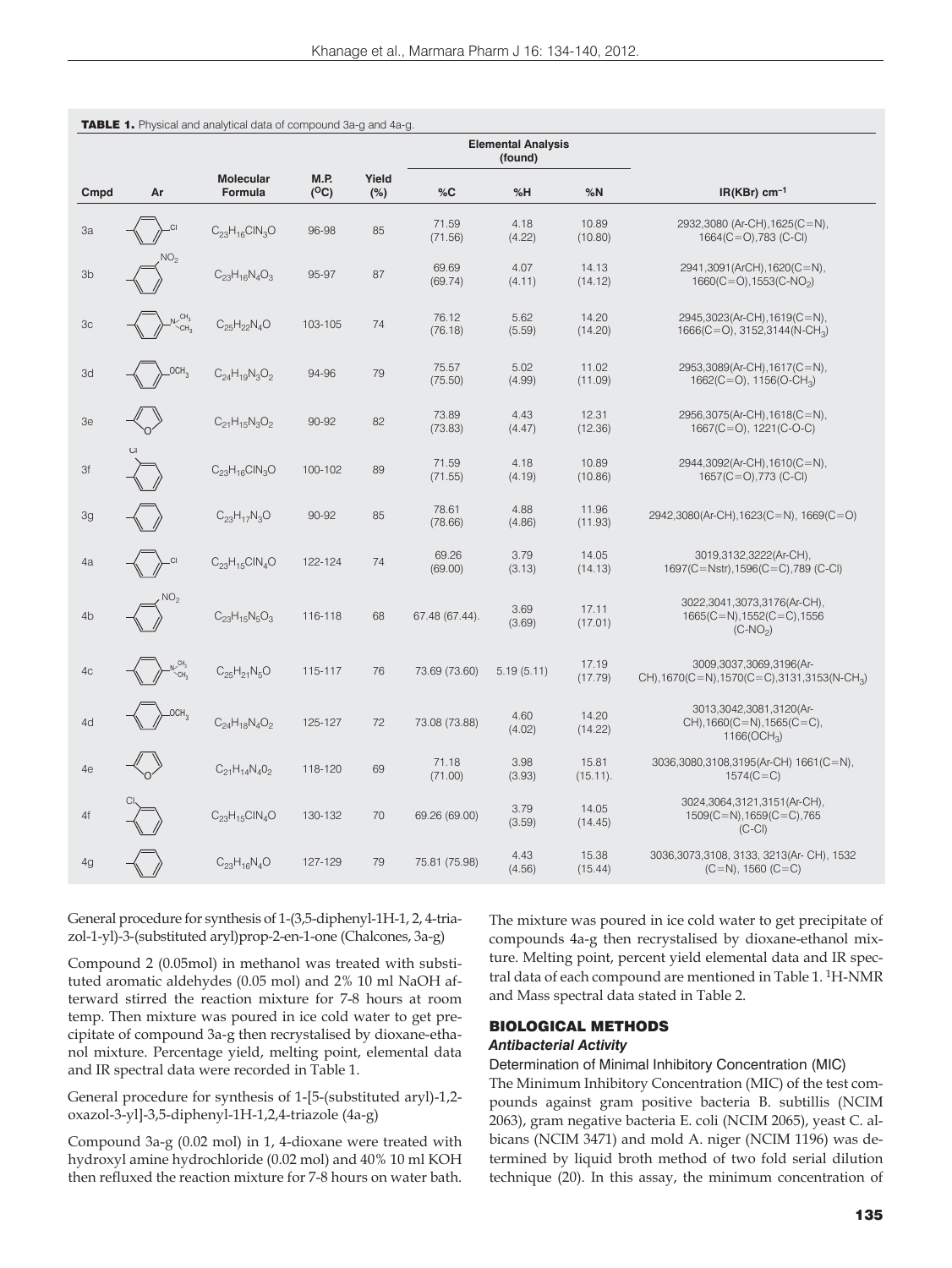| Compound       | <sup>1</sup> H-NMR ( $\delta$ ppm)                                                         | MS (FAB, positive ion mode)<br>$m/z$ [M+1] <sup>+</sup> |
|----------------|--------------------------------------------------------------------------------------------|---------------------------------------------------------|
| 4a             | 7.06 (1H, d, J=8.4Hz, Isoxazole),<br>7.52-8.45 (14H, m, Ar-H)                              | 399                                                     |
| 4 <sub>b</sub> | 7.05 (1H,d,J=8.5Hz,Isoxazole), 7.84-8.52 (14H, m, Ar-H)                                    | 410                                                     |
| 4 <sub>c</sub> | 7.06 (1H,d,J=8.4Hz, Isoxazole), 6.72-8.51(14H,m,Ar-H), 3.19 (6H, s, -N(CH <sub>3</sub> )2) | 408                                                     |
| 4d             | 7.08 (1H,d,J=8.3Hz, Isoxazole), 7.12-8.48 (14H,m,Ar-H), 3.86 (3H, s, OCH <sub>3</sub> ),   | 395                                                     |
| 4e             | 7.11 (1H,d, J = 8.2Hz, Isoxazole), 6.46-8.42 (13H, m, Ar-H)                                | 355                                                     |
| 4f             | 7.09 (1H,d,J=8.8Hz, Isoxazole), 6.84-8.34 (14H, m, Ar-H)                                   | 399                                                     |
| 4g             | $\delta$ 7.10 (1H,d,J=8.6Hz, Isoxazole), 7.75-8.39 (15H, m, Ar-H)                          | 365                                                     |

**TABLE 2.** <sup>1</sup>H-NMR and Mass spectral data of compound 4a-c.

each test substance required to inhibit the growth of microorganism was determined. The final concentration of test compounds ranged from 250 to 3.90 μg/ml. Standard antifungal drug Fluconazole and standard antibacterial drug Ampicillin was tested at concentrations ranging from 100 to 3.12 μg/ml respectively. The tubes were inspected visually to determine the growth of the organism as indicated by turbidity. MIC values of each tested compound recorded in Table 3.

# Antitubercular activity

The antitubercular evaluation was carried out at Tuberculosis and Antimicrobial Acquisition Coordinating Facility (TAACF) USA. The resazurin colourometric MIC assay was used to determine antimycobacterial activity of the target compounds 4a-g against *Mycobacterium tuberculosis* H37Rv. Antitubercular activity was evaluated at 6.25 μg/ml concentrations against Mycobacterium tuberculosis in Middlebrook 7H9 broth medium. The antimycobacterial activity data were compared with standard drug Rifampin at 0.25 μg/ml concentration which showed 98% inhibition. The screening data of target compounds are recorded in Table 4.

#### Anticancer activity

In the present study, newly synthesized 1-[5-(substituted aryl)-1,2-oxazol-3-yl]-3,5-diphenyl-1H-1,2,4-triazole (4a-g) have been evaluated for anticancer screening. Compound 4a, 4c, 4d, 4e and 4f were submitted to NCI for in vitro human tumor cell lines screening. The compounds were evaluated at single concentration of 10-5M towards the panel of approximately 60 cancer cell lines derived from nine different cancer types: leukemia, lung, colon, CNS, melanoma, ovarian, renal, prostrate and breast cancers. Preliminary anticancer assay was performed according to the US NCI protocol. All the compounds were added to a previously prepared cell culture at a single concentration. The cell culture was incubated for 48 h. End point determinations were made with a protein binding

| TABLE 3. Antimicrobial activity of compound 3a-g and 4a-g. |                                              |         |             |                              |  |  |  |
|------------------------------------------------------------|----------------------------------------------|---------|-------------|------------------------------|--|--|--|
|                                                            | Minimum Inhibitory Concentration (MIC) µg/ml |         |             |                              |  |  |  |
| Compound                                                   | <b>B.</b> Subtillis                          | E. coli | C. albicans | A. niger                     |  |  |  |
| 3a                                                         | 62.5                                         | 62.5    | 125         | 125                          |  |  |  |
| 3 <sub>b</sub>                                             | 31.25                                        | 15.62   | 125         | 62.5                         |  |  |  |
| 3 <sub>c</sub>                                             | 250                                          | 125     | 125         | 250                          |  |  |  |
| 3d                                                         | 125                                          | 125     | 62.5        | 62.5                         |  |  |  |
| 3e                                                         | 250                                          | 125     | 125         | 62.5                         |  |  |  |
| 3f                                                         | 125                                          | 62.5    | 62.5        | 125                          |  |  |  |
| 3g                                                         | 250                                          | 250     | 125         | 250                          |  |  |  |
| 4a                                                         | 31.25                                        | 15.62   | 15.62       | 31.25                        |  |  |  |
| 4 <sub>b</sub>                                             | 31.25                                        | 31.25   | 62.5        | 31.25                        |  |  |  |
| 4c                                                         | 125                                          | 125     | 125         | 62.5                         |  |  |  |
| 4d                                                         | 62.5                                         | 15.62   | 31.25       | 31.25                        |  |  |  |
| 4e                                                         | 62.5                                         | 125     | 125         | 250                          |  |  |  |
| 4f                                                         | 15.62                                        | 7.81    | 15.62       | 62.5                         |  |  |  |
| 4g                                                         | 62.5                                         | 62.5    | 125         | 62.5                         |  |  |  |
| Ampicillin                                                 | 6.25                                         | 6.25    |             | $\qquad \qquad \blacksquare$ |  |  |  |
| Fluconazole                                                |                                              |         | 6.25        | 6.25                         |  |  |  |

| <b>TABLE 4.</b> Antitubercular screening result of compound 4a-g. |                  |              |  |  |  |  |
|-------------------------------------------------------------------|------------------|--------------|--|--|--|--|
| Compound                                                          | MIC $(\mu g/ml)$ | % Inhibition |  |  |  |  |
| 4a                                                                | > 6.25           | 34           |  |  |  |  |
| 4 <sub>b</sub>                                                    | > 6.25           | 64           |  |  |  |  |
| 4 <sub>c</sub>                                                    | > 6.25           | 40           |  |  |  |  |
| 4d                                                                | > 6.25           | 62           |  |  |  |  |
| 4e                                                                | > 6.25           | 24           |  |  |  |  |
| 4f                                                                | > 6.25           | 76           |  |  |  |  |
| 4g                                                                | > 6.25           | 54           |  |  |  |  |
| Rifampin                                                          | 0.25             | 98           |  |  |  |  |
|                                                                   |                  |              |  |  |  |  |

dye, sulforhodamine B (SRB). The results for each compound were reported as the percent growth of treated cell lines or panel when compared to untreated control cells. The mean growth %, range of growth % and growth % relative to most sensitive cell line is depicted in Table 5.

## RESULT AND DISCUSSION

1,2,4-triazole contains cyclic secondary amino group. 3,5-diphenyl-1*H*-1,2,4-triazole (compound 1) being a secondary amine was acetylated to compound 2 by acetic anhydride and conc.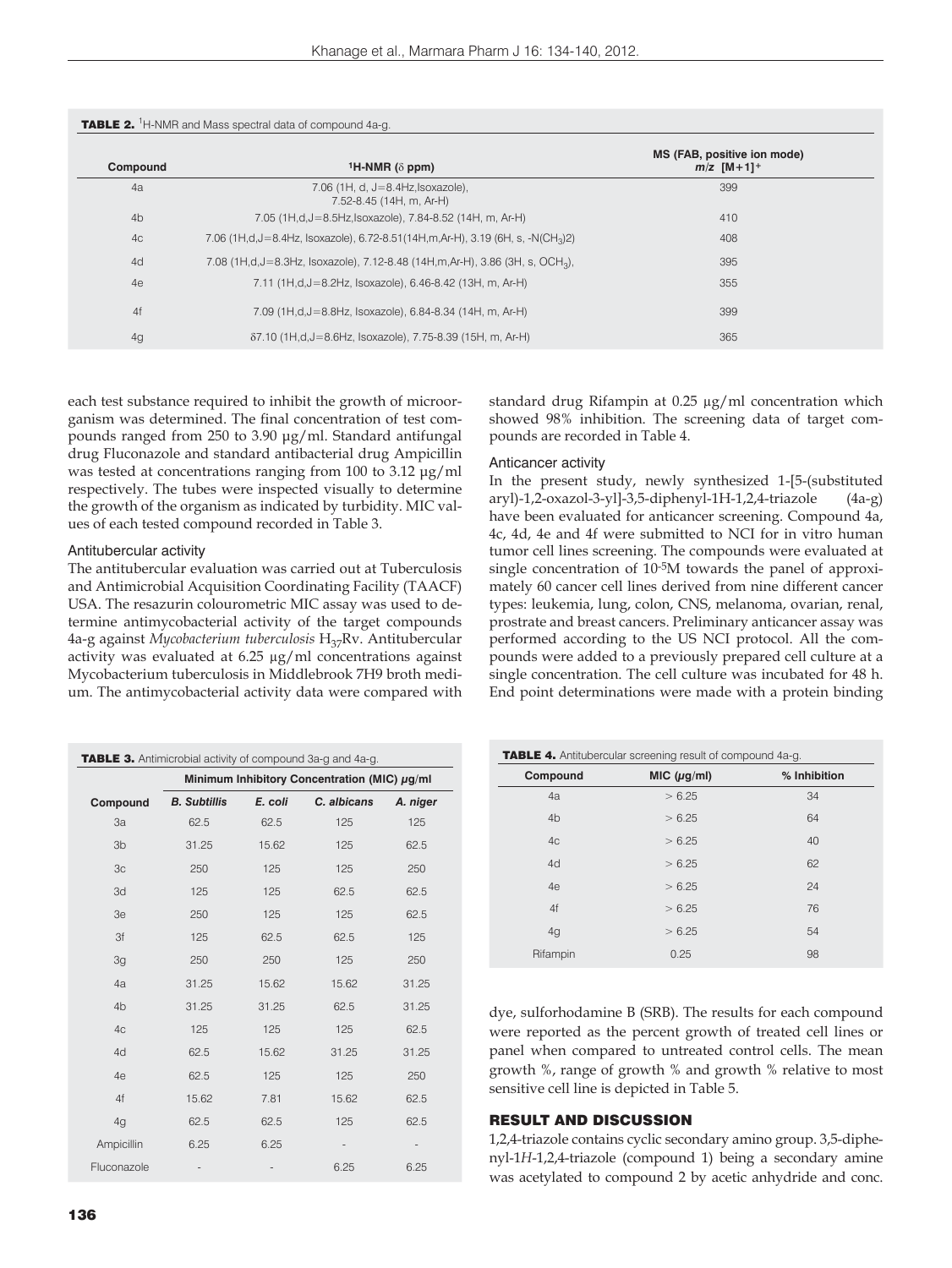

FIGURE 1. Synthesis of compound 3a-g and 4a-g.

| Compound No.     |                    | 60 Cell lines in assay in 1-dose 10 - 5M concentration |                                    |                                                  |  |  |
|------------------|--------------------|--------------------------------------------------------|------------------------------------|--------------------------------------------------|--|--|
| (NSC code)       | Mean growth<br>(%) | Range growth<br>(%)                                    | <b>Most sensitive</b><br>cell line | <b>Growth of most</b><br>sensitive cell line (%) |  |  |
| 4a:NSC:761075-O  | 103.27             | $-17.33 - 40.41$                                       | Renal Cancer                       | $-17.33$                                         |  |  |
|                  |                    |                                                        | $(UD-31)$                          |                                                  |  |  |
| 4c:NSC:761077-Q  | 104.38             | $-15.01 - 39.18$                                       | Renal Cancer                       | $-15.01$                                         |  |  |
|                  |                    |                                                        | $(UD-31)$                          |                                                  |  |  |
| 4d:NSC:761078-R  | 103.54             | $-26.80 - 63.92$                                       | <b>Renal Cancer</b>                | $-26.80$                                         |  |  |
|                  |                    |                                                        | $(UD-31)$                          |                                                  |  |  |
| 4e: NSC:761079-S | 104.94             | $-28.28 - 57.93$                                       | Leukemia                           | $-28.28$                                         |  |  |
|                  |                    |                                                        | (SR)                               |                                                  |  |  |
| 4f: NSC:761076-P | 104.63             | $-20.22 - 55.07$                                       | Renal Cancer                       | $-20.22$                                         |  |  |
|                  |                    |                                                        | $(UD-31)$                          |                                                  |  |  |

 $H_2SO_4$ . The yield of the compound 2 was found to be quantitative and it was readily converted to corresponding chalcones (3a-g) by treating them with different aromatic aldehydes and sodium hydroxide and hence seven different derivatives are synthesized. Then all Chalcones were subsequently cyclized with hydroxyl amine hydrochloride in basic medium to get required isoxazole derivatives (Figure 1) with good reaction yield.

Infrared spectrum of compound 3a-g and 4a-g showed a sharp absorption at 1553-1556, 765-789, 1156-1166, 3131-3153 and 2932- 3222 cm<sup>-1</sup> which is attributed to -NO<sub>2</sub>, -Cl, -OCH<sub>3</sub>, -N-(CH<sub>3</sub>)2 and aromatic region. Synthesized target compounds 4a-g showed appropriate 1H-NMR signals, 1-H (CH) proton of the isoxazole showed characteristic delta values of range at δ 7.05-7.11. Aromatic protons showed multiplets in the range of δ 6.46–8.52, the expected signals with appropriate multiplicities for different types of protons were observed for the derivatives. Mass spectra of the compounds 4a-g showed molecular ion peaks with high abundance at m/z in agreement with their molecular formula.

Newly synthesized derivatives 3a-g and 4a-g were tested for in vitro antimicrobial activity. Compound 4a and 4d exhibited fungicidal potential with MIC values 15.62 and 31.25 μg/ml respectively against *C. albicans* and *A. niger.* Compound 4f, 3d, 3f and 4b showed moderate inhibitory properties against both the fungi. Compound 4f exhibited antibacterial potential at 15.62 and 7.81 μg/ml against *B. Subtillis* and *E. coli* respectively and found to be most potent antibacterial agent. Compound 3b, 4a and 4b exhibited significant antibacterial activity. The superior antibacterial and antifungal activity is attributed to the presence of pharmaco-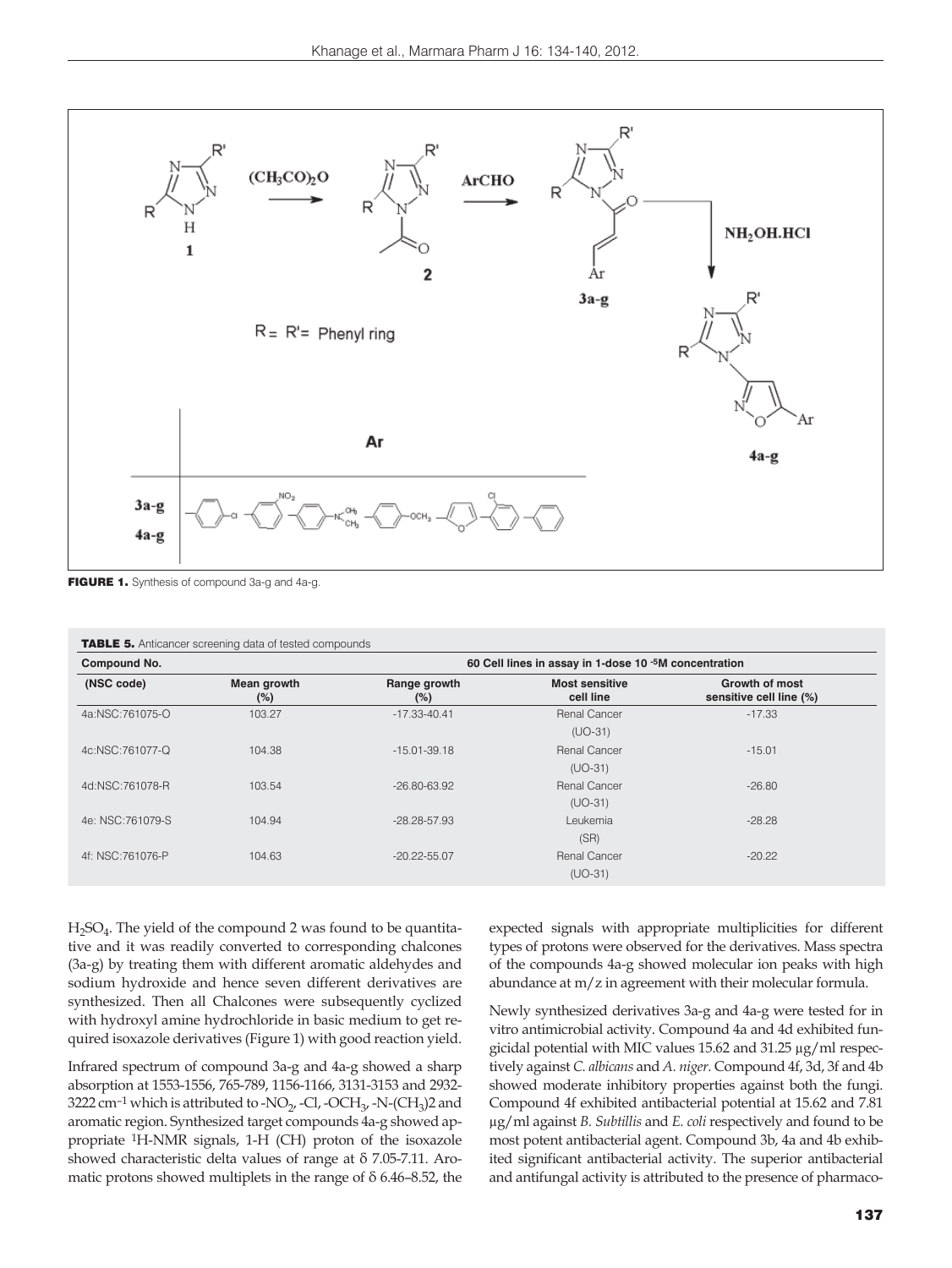| <b>Developmental Therapeutics Program</b>                                                                                                                                                                                                                                                                                                                                                                                                                                                                                                                                                                                                                                                                                                                                                                                                                                                                                                                      |                                                                                                                                                                                                                                                                                                                                                                                                                                                                                                                                                                  | NSC: 761079/1           | Conc: 1.00E-5 Molar                         | Test Date: Aug 08, 2011   |  |
|----------------------------------------------------------------------------------------------------------------------------------------------------------------------------------------------------------------------------------------------------------------------------------------------------------------------------------------------------------------------------------------------------------------------------------------------------------------------------------------------------------------------------------------------------------------------------------------------------------------------------------------------------------------------------------------------------------------------------------------------------------------------------------------------------------------------------------------------------------------------------------------------------------------------------------------------------------------|------------------------------------------------------------------------------------------------------------------------------------------------------------------------------------------------------------------------------------------------------------------------------------------------------------------------------------------------------------------------------------------------------------------------------------------------------------------------------------------------------------------------------------------------------------------|-------------------------|---------------------------------------------|---------------------------|--|
| <b>One Dose Mean Graph</b>                                                                                                                                                                                                                                                                                                                                                                                                                                                                                                                                                                                                                                                                                                                                                                                                                                                                                                                                     |                                                                                                                                                                                                                                                                                                                                                                                                                                                                                                                                                                  | Experiment ID: 11080S00 |                                             | Report Date: Dec 03, 2011 |  |
| <b>Panel/Cell Line</b>                                                                                                                                                                                                                                                                                                                                                                                                                                                                                                                                                                                                                                                                                                                                                                                                                                                                                                                                         | <b>Growth Percent</b>                                                                                                                                                                                                                                                                                                                                                                                                                                                                                                                                            |                         | <b>Mean Growth Percent - Growth Percent</b> |                           |  |
| Leukemia<br><b>CCRF-CEM</b><br>$HL-60(TB)$<br>MOLT-4<br><b>RPMI-8226</b><br>SR<br>Non-Small Cell Lung Cancer<br>A549/ATCC<br><b>EKVX</b><br>HOP-62<br><b>NCI-H226</b><br><b>NCI-H23</b><br>NCI-H322M<br><b>NCI-H460</b><br><b>NCI-H522</b><br>Colon Cancer<br><b>COLO 205</b><br><b>HCC-2998</b><br><b>HCT-116</b><br><b>HCT-15</b><br>HT29<br><b>KM12</b><br>SW-620<br>CNS Cancer<br>SF-268<br>SF-295<br>SF-539<br><b>SNB-19</b><br>SNB-75<br>U251<br>Melanoma<br><b>LOX IMVI</b><br>MALME-3M<br>M <sub>14</sub><br>MDA-MB-435<br>SK-MEL-2<br>SK-MEL-28<br>SK-MEL-5<br><b>UACC-257</b><br>UACC-62<br>Ovarian Cancer<br>IGROV1<br>OVCAR-3<br>OVCAR-4<br>OVCAR-5<br>OVCAR-8<br>NCI/ADR-RES<br>SK-OV-3<br>Renal Cancer<br>786-0<br>A498<br><b>ACHN</b><br>CAKI-1<br><b>RXF 393</b><br>SN <sub>12</sub> C<br><b>TK-10</b><br>$UO-31$<br>Prostate Cancer<br>$PC-3$<br><b>DU-145</b><br><b>Breast Cancer</b><br>MCF7<br>MDA-MB-231/ATCC<br><b>HS 578T</b><br>BT-549 | 107.11<br>105.23<br>102.84<br>107.23<br>71.72<br>110.61<br>103.93<br>100.48<br>101.04<br>105.44<br>105.11<br>118.59<br>93.01<br>112.06<br>103.85<br>99.66<br>106.03<br>102.51<br>114.41<br>107.68<br>112.33<br>100.14<br>101.15<br>102.40<br>84.03<br>110.27<br>99.19<br>103.22<br>96.15<br>97.55<br>119.62<br>111.96<br>105.44<br>122.69<br>104.14<br>97.96<br>122.95<br>127.82<br>106.69<br>110.54<br>103.96<br>102.49<br>107.29<br>104.86<br>104.89<br>84.47<br>113.23<br>106.50<br>110.08<br>83.76<br>98.61<br>129.65<br>93.09<br>104.51<br>110.94<br>110.08 |                         |                                             |                           |  |
| $T-47D$<br>Mean<br>Delta                                                                                                                                                                                                                                                                                                                                                                                                                                                                                                                                                                                                                                                                                                                                                                                                                                                                                                                                       | 98.51<br>104.94<br>33.22                                                                                                                                                                                                                                                                                                                                                                                                                                                                                                                                         |                         |                                             |                           |  |
| Range                                                                                                                                                                                                                                                                                                                                                                                                                                                                                                                                                                                                                                                                                                                                                                                                                                                                                                                                                          | 57.93                                                                                                                                                                                                                                                                                                                                                                                                                                                                                                                                                            |                         |                                             |                           |  |
|                                                                                                                                                                                                                                                                                                                                                                                                                                                                                                                                                                                                                                                                                                                                                                                                                                                                                                                                                                | 150                                                                                                                                                                                                                                                                                                                                                                                                                                                                                                                                                              | 100<br>50               | $\mathbf 0$<br>-50                          | $-100$<br>$-150$          |  |

FIGURE 2. Selected NCI sixty cell screening data highlighting the potency of compound (4e: NSC:761079-S) against Leukemia cancer cell line (SR). Bars to the right of the mean line represent cell lines more sensitive to test compound compared to mean, whereas bars to the left represent less sensitive cell lines.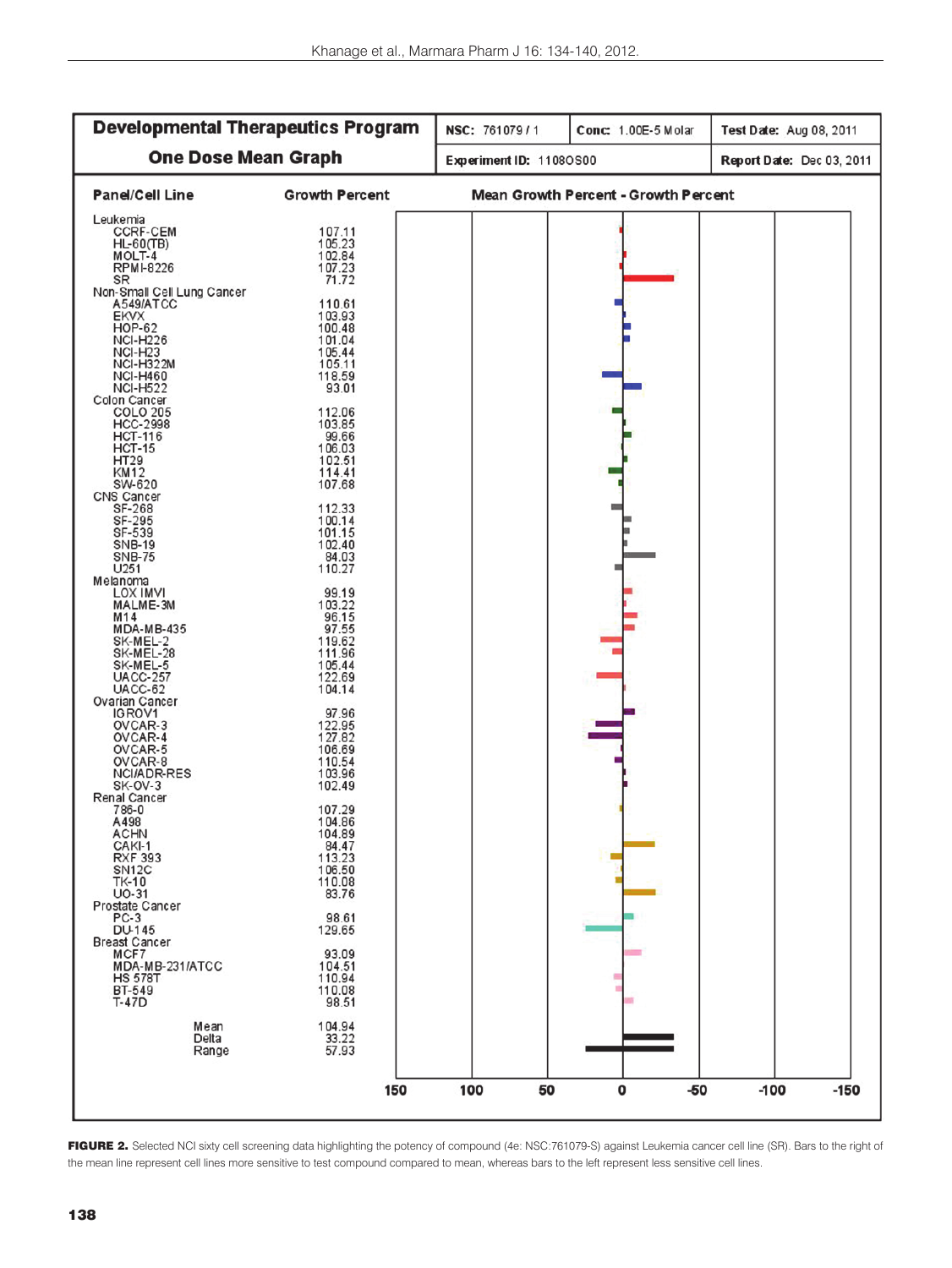

FIGURE 3. Anticancer activity of titled compounds against three cell lines.

logically active phenyl substituted chloro, nitro, methoxy group attached to isoxazole moiety. Compound 4a-g were tested for in vitro antitubercular activity and found in the range of 54% to 76% growth of inhibition. 2-chloro, 4-methoxy and 3-nitro group of derivatives exhibited maximum antimycobacterial activity. 2-Chloro substituted compound (4f) was found to be most potent antimycobacterial agent with 76% growth of inhibition.

The compound 4a, 4c, 4d, 4e and 4f were evaluated at single concentration of 10-5 M towards the panel of approximately 60 cancer cell lines derived from nine different cancer types. The mean growth %, range of growth % and growth % relative to most sensitive cell line is depicted in Table 5. The tested compounds showed a broad spectrum of growth inhibitory activity against human tumor cells, as well as some distinctive pattern of selectivity (Figure 2). Compound 4e was found to be a highly active growth inhibitor of the Leukemia cancer cell line (SR) with a growth % of most sensitive cell line to be -28.28, whilst least active over other cell lines. The mean growth % for compound 4e was observed 104.94 % and fall in a range of -28.28- 57.93. Compounds 4a, 4c, 4d and 4f showed selectivity on renal cancer (UO-31) with a growth % of most sensitive cell line to be -17.33, -15.01, -26.80 and -20.22 respectively and found to be moderate growth inhibitor of the renal cancer cell line (UO-31). These compounds showed varying range of growth % -17.33 to 40.41 for compound 4a, -15.01 to 39.18 for compound 4c, -26.80 to 63.92 for compound 4d and -20.22 to 55.07 for compound 4f. The compound 4d possessed significant activity on renal cancer cell line (UO-31) from other tested compounds. The SAR study revealed that anticancer activity of compounds is sensitive to the nature of substituents on isoxazole ring. Among the compounds tested, compound with furyl and methoxy phenyl substitution on isoxazole ring shows most marked effect and possessed significant activity (Figure 3). Amongst all the compound p-dimethylaminophenyl substituted derivative (4c) was found to be least active anticancer agent. The results also states that heterocyclic ring isoxazole do not support pre eminently for the anticancer activity.

# **CONCLUSION**

Antibacterial and antifungal studies revealed that compound containing -Cl, -NO<sub>2</sub> and -OCH<sub>3</sub> groups were found to be potent antimicrobial agents than other tested compounds. Compound 4a-g were showed significant antimicrobial activity than compound 3a-g (chalcones). Modification in the lead molecule via different stages changes the biological activity that was observed from present study. Compound 4f was found to be the most potent antimycobacterial agent among the novel series. In the present investigation five compounds were tested and most of them displayed antitumor activity on renal cancer and leukemia cancer cell lines. The most efficient anticancer compound 4e was found to be active with selective influence on leukemia cancer cell lines, especially on SR with a growth % of 71.72. The obtained result proves the necessity for further investigations to clarify the feature underlying the antitumor potential of tested compounds. Thus the present work provides new outline on the study of antimicrobial, antimycobacterial and anticancer activity of Isoxazole derivatives putting emphasis on assimilation with 1, 2, 4-triazole moiety.

## ACKNOWLEDGMENT

Authors are highly thankful to National Cancer Institute (NCI), Bethesda, MD, USA for in vitro screening of our compounds in human cancer cell lines. Authors are also gratified to TAACF (Tuberculosis Antimicrobial Acquisition Coordinating Facility) USA for providing data of antitubercular screening.

# **1,2,4-triazol içeren izoksazol türevlerinin sentezi ve farmakolojik etkisi**

**ÖZET: Antibakteriyal, antimikobakteriyal ve antikanser etki göstermesi tasarlanan 1,2,4-triazol artığı taşıyan izoksazol türevi bir seri yeni bileşik sentezlenmiştir. 1-(3,5-Difeni-1H-1,2,4-triazol-1-il)etanon'un (bileşik 2), değişik aromatik aldehitlerle tepkimesi sonucunda kazanılan sübstitüe şalkonlar'ın (3a-g) hidroksil amin hidroklorürle tepkimesinden 1-[5-(sübstitüe aril)-1,2-oksazol-3-il]-3,5-difenil-1H-1,2,4-triazol'ler (4a-g) kazanılmıştır. Hedef bileşiklerin yapıları IR ve 1H-NMR spektroskopisi, kütle spektrometrisi ve elementel analiz yöntemleri kullanılarak aydınlatılmıştır. 3a-g ve 4a-g bileşiklerinin in vitro antimikrobiyal etkileri B. subtillis NCIM 2063, E. coli NCIM 2065, C. albicans NCIM 3471 ve A. niger NCIM 1196 suşlarına karşı taranmış; MİK değerleri sıvı dilüsyon yöntemi kullanılarak saptanmıştır. Kloro, nitro, metoksi sübstitüe türevler yüksek antibakteriyal ve antifungal etki göstermiştir. 4a-g bileşiklerinin in vitro antimikobakteriyal etki potansiyali Mycobacte**rium tuberculosis H37Rv suşuna karşı araştırılmış; 4f bileşiği, >6.25 µg/ml derişimde %76 inbibisyon göstermiştir. Sentez**lenen izoksazol türevi bileşiklerden beşinin antikanser etki potansiyali NCI'de (National Cancer Institute) dokuz neoplastik kanser türünden üretilmiş 60 faklı tümör hücre hattında çalışılmış; 4e bileşiğinin lösemi kanser hücre hatlarına karşı seçici etki gösterdiği ve özellikle SR hücre hattının gelişimini %71.72 oranında inhibe ettiği saptanmıştır.**

**ANAHTAR KELİMELER: Izoksazol; antimikrobiyal; antimikobakteriyel**